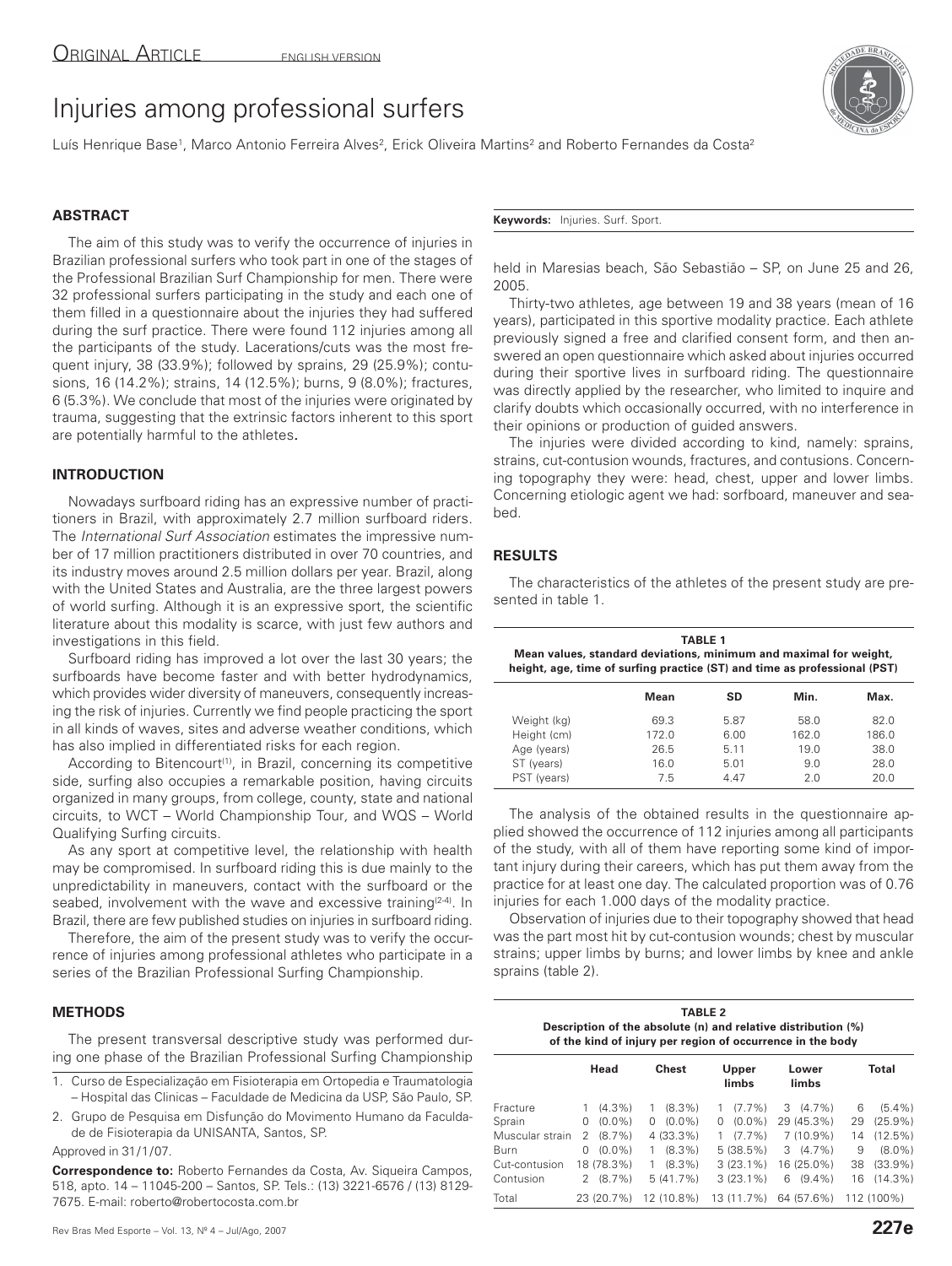Concerning causal agents, the surfboard was the greatest responsible for cut-contusion wounds 20 (50.6%) and contusions 12 (31.6%). Maneuvers performance was responsible for 18 (54.5%) of the sprains, and the seabed had equal participation in cut-contusion wound 3 (42.9%) and in contusions 3 (42.9%), according to what was described in table 3.

| <b>TABLE 3</b><br>Description of the absolute (n) and relative distribution<br>(%) of the kind of injury by etiological agent |                |                |                |                  |  |  |  |
|-------------------------------------------------------------------------------------------------------------------------------|----------------|----------------|----------------|------------------|--|--|--|
|                                                                                                                               |                |                |                |                  |  |  |  |
| Fracture                                                                                                                      | $(3.8\%)$<br>2 | $(9.5\%)$<br>4 | $(0.0\%)$<br>0 | $(5.8\%)$<br>6   |  |  |  |
| Sprain                                                                                                                        | $4(7.5\%)$     | 25 (59.5%)     | $0(0.0\%)$     | $(28.2\%)$<br>29 |  |  |  |
| Muscular strain                                                                                                               | $(0.0\%)$<br>0 | 13 (31.0%)     | $1(12.5\%)$    | $(13.6\%)$<br>14 |  |  |  |
| Cut-contusion                                                                                                                 | 34 (64.2%)     | $(0.0\%)$<br>0 | $4(50.0\%)$    | $(36.9\%)$<br>38 |  |  |  |
| Contusion                                                                                                                     | 13 (24.5%)     | $(0.0\%)$<br>0 | 3(37.5%)       | $(15.5\%)$<br>16 |  |  |  |
| Total                                                                                                                         | 53 (51.4%)     | 42 (40.7%)     | $(7.7\%)$<br>8 | 103 (100%)       |  |  |  |

#### **DISCUSSION**

In the present study, the mean among all participants of the research was of 2.5 hours per surfing session; 5.5 days per week and 16 years of practice, revealing low occurrence of injuries, 0.76 for each 1.000 days of surfing. This result is much lower than what has been described by Lowdon<sup>(5)</sup>, who found 3.5 injuries for each 1.000 days of surfing, using the same criteria for injury from the present study: time away from the sport for at least one day. It is worth highlighting that this study was conducted in Australia, a country where the seabed, waves (especially the bigger ones), water temperature and marine animals characteristics are different from the ones presented in Brazil. There is also difference in competition level and schedule. These factors may explain the difference between findings in the studies.

A study by Taylor<sup> $(6)$ </sup>, with 646 surfers of different training standards in Australia, have reported that 145 surfers presented 168 acute injuries during the previous 12 months, constituting 0.26 injuries per surfer in a period of one year.

Concerning the kind of injury, the ones found in the present study are those which most frequently appear in other studies described in the literature<sup>(5-7)</sup>. However, other injuries are also described in the literature, such as ocular injuries<sup>(8-10)</sup>; auditory injuries<sup>(11-12)</sup>; injuries produced by contact with marine animals or organisms<sup>(13-14)</sup>, among others of less incidence.

From the total of injuries found, the one which had the highest prevalence was the cut-contusion wound, corresponding to 33.9% of the total of injuries. The mechanism for this kind of injury was collision with surfboard in 64.2% of the cases. The head, (face, skull and neck) was the most hit segment for this kind of injury, corresponding to 78.3%.

Previous studies have also mentioned cut-contusion wound as the most commonly found injury. The study conducted by Steinman et al.<sup>(15)</sup> in the south of Brazil found 44.0% of injuries represented by this kind. In a study conducted in Hawaii<sup>(7)</sup>, a proportion of 40.0% was verified for cut-contusion wound among all injuries.

Sprains have appeared with 25.9% among the total of injuries, and maneuvers were the main responsible for this kind of injury (59.5%), reaching especially the lower limbs. This kind of injury was also very frequent in studies previously conducted. Bondiolli<sup>(16)</sup>, showed sprains as responsible for 31.55% of the total of injuries, very close to the 28.6% found by Taylor<sup>(3)</sup>; both much higher than the ones found by Steinman<sup>(15)</sup>, in which sprains had participation in only 6% of the total of the found injuries.

Muscular strains have also had high prevalence 14.3%, of the total of injuries, with lower limbs representing the region of highest occurrence (9.4%). The main cause of this kind of injury was collision with surfboard (24.54%).

In the study by Steinman<sup>(15)</sup>, contusions were responsible for 16.9% of the total of injuries. In the research by Nathanson<sup> $(7)$ </sup>, 12% was the proportion for muscular strains in the observed sample.

Muscular strains had a prevalence of 12.5% among all injuries; maneuvers were responsible for 31.0% of the cases of this kind of injury, constituting the main etiologic agent.

In the study by Steinman<sup>(15)</sup>, muscular strains were responsible for 9.6% of the total of injuries. Bondiolli<sup>(16)</sup>, in his study, referred that muscular strains were responsible for only 1.19% of the total injuries. The comparison with some studies becomes impossible due to the adopted criteria, such as in those in which sprains and strains have been measured together, as muscle-ligament injuries(5,17).

Fractures occurred in 5.4% of the total injuries, which is similar to the 6.0% result found by Nathanson<sup> $(7)$ </sup> and higher than the one found in research by Steinman<sup>(15)</sup>, 2.5%. On the other hand, Lowdon et al.<sup>(17)</sup> have reported 9.0% of occurrence in their sample and Taylor et al.<sup>(3)</sup>, similarly, reported 8.9%. In all these studies fractures were most frequent in lower limbs and had as main etiologic agent the maneuvers.

In the present study, no complaints about dislocations as well as in other considered studies have been reported<sup>(7,16)</sup>. Only in the study by Steinman<sup>(15)</sup>, dislocations have been reported in 3.0% of the subjects. Low occurrence of fractures, as well as lack of dislocations, show that besides the protection factor the water plays (in the return), the energy of the traumatic injuries must be considered from 'low' to 'medium' in the majority of the cases. Moreover, the few dislocation cases which may occur, especially in the shoulder joint are related with drops from the waves in unfavorable conditions to these joints, a fact more frequent in less experienced surfers, with no conditions to better foresee these risky situations.

Concerning topography of injuries, the majority occurred in lower limbs 57.6% and in the head 20.7%, confirming what has been found in previous studies<sup>(3,15-16)</sup>.

Cut-contusion wounds have reached most frequently the head, with 78.3% of all injuries of this segment. Burns have been responsible for 38.5% of all injuries which reached upper limbs. Sprains have been responsible for 45.3% of the total of the injuries in lower limbs. From all the chest injuries, muscular strains have been responsible for 33.3% and contusions for 41.7%.

Within the etiological agents, the surfboard was the most responsible for injuries (51.4%), suggesting that they occur due to the high susceptibility of the athlete to be in direct contact with parts such as the nose, skegs, tail and rails. These values show that it is necessary to invest in studies for the development of improved protection gear. Nevertheless, some studies have shown that a low number of surfers wear those gears $(2,5,18)$ . It is important to remark that professional athletes play an important role concerning the use of such gears<sup>(18)</sup>, which can aid in the prevention of injuries.

Maneuvers have been the second agent responsible for injuries with 40.7%. This fact probably happens due to the need to perform maneuvers with fast and sudden movements, with impact such as the floater, the tube and aerial maneuvers with combined spins. This last kind of maneuver can also explain the high prevalence of knee (48.2%) and ankle sprains (41.3%). Bondiolli<sup>(16)</sup> found in his research the floater and the pump as the most injury-prone maneuvers. Steinman<sup>(15)</sup>, found the tube followed by the pump, floater and aerial as the most injury-prone ones. These maneuvers require fast chest rotation movements and, as the lower limbs are in closed chain, there is a rotation component in the knee which may exceed the physiological threshold, leading to sprains in this joint.

Low occurrence of injuries due to collision on the seabed, in the present study (7.7%), is very probably due to the geological characteristics of the Brazilian beaches. Although these athletes spend